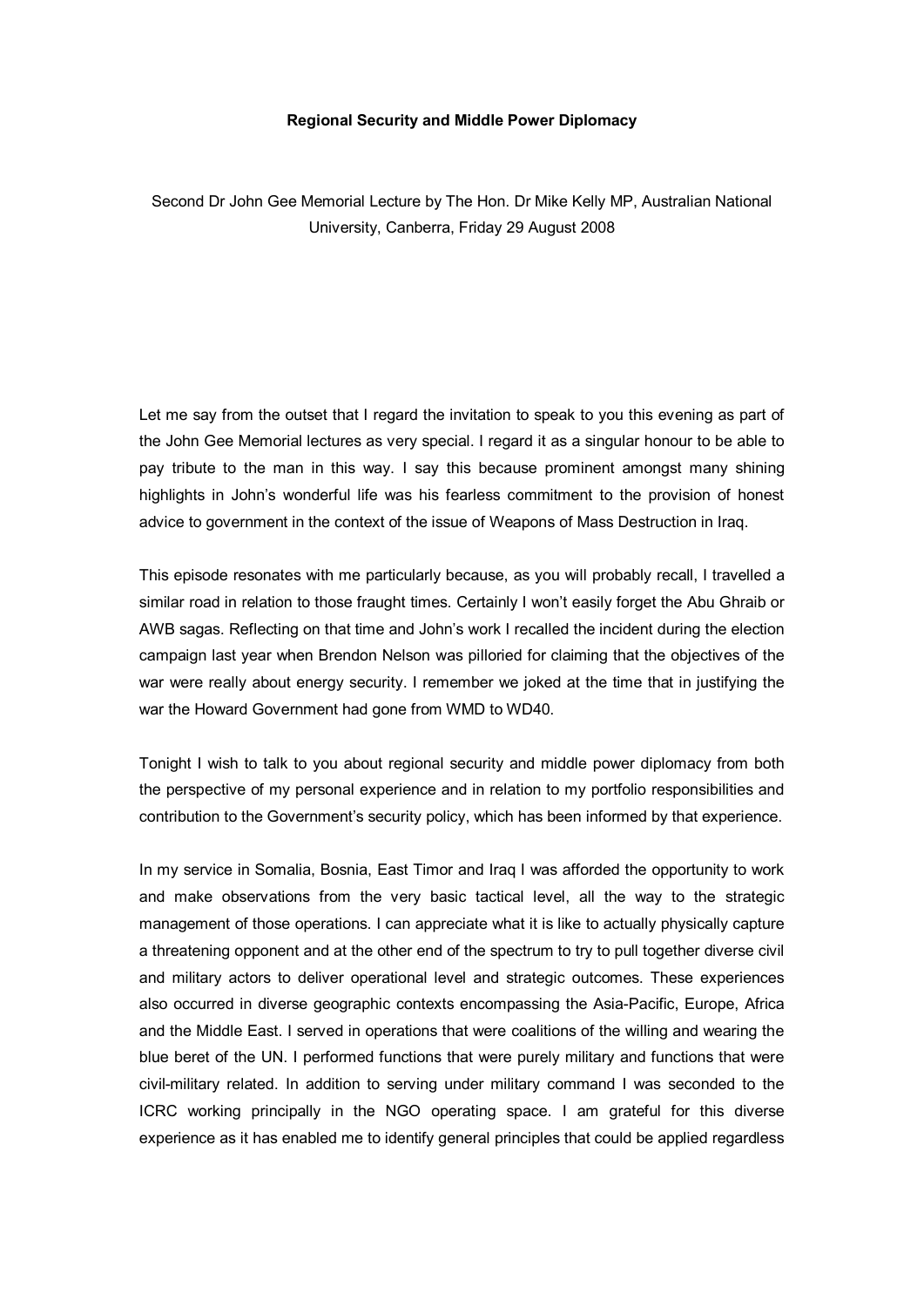of context and to gain a fuller understanding of all the different effects that must be generated to succeed in what I will generically term stabilisation operations.

It has also given me some insights into the causes of conflict and conflict prevention. More than this, however, my experience has left me with a burning determination to avoid the sort of casualties I have seen resulting from mistakes and poor planning made at the strategic level. Along with John Gee I would, therefore, like to also pay tribute tonight to the memories of other "veterans" of Iraq such as Nadia Younes and Fiona Watson who lost their lives in the bombing of the UN headquarters in Baghdad, Ihsan Ghanim who was assassinated for his courageous work trying to bring good governance to Iraq and Chad Beuhring a fine soldier and family man killed in action in the assault on the Al Rasheed Hotel. I single out these colleagues as representatives of an all too large number of very special absent friends.

Outside of operations I have also been fortunate to have been involved in international efforts to distil and refine our approach to peace and stabilisation operations with our allies and through the Challenges of Peace Operations Project. With participants from all the key peace operations contributors this project has been very productive over the years and has presented useful products to the UN and broader peace operations stakeholders. For many years I have also enjoyed working extensively with our regional neighbours on forging closer peace operations cooperation through exercises, conferences and training.

This experience has taught me the overarching lesson that security policy must be forged on many levels and that it is essential to be able to harness all the capabilities that our national and international agencies can bring in a cohesive framework.

One of the reasons I decided to enter politics was because I was deeply dissatisfied with our national security policy as failing in these key respects. Our approach was one dimensional and at a strategic level we were not contributing to the discussions of how to actually succeed in the environments in which we were placing our men and women in uniform. This to me was not only letting our allies down in leaving all the intellectual heavy lifting to them but was an abrogation of our responsibility to our troops.

Within the ADF I was concerned that we weren't equipping our leaders with the full situational awareness they needed for the contemporary operating environment. We weren't enabling them to shape that environment, to understand that a modern Defence Force must be capable of appreciating the impact it can have on other actors and dynamics and the need to be able to generate a broader range of effects than pure combat power.

We also needed as a nation to be able to give effect to the Sun Tzu dictum that "the acme of success is to win without fighting". In other words, through cohesive approaches to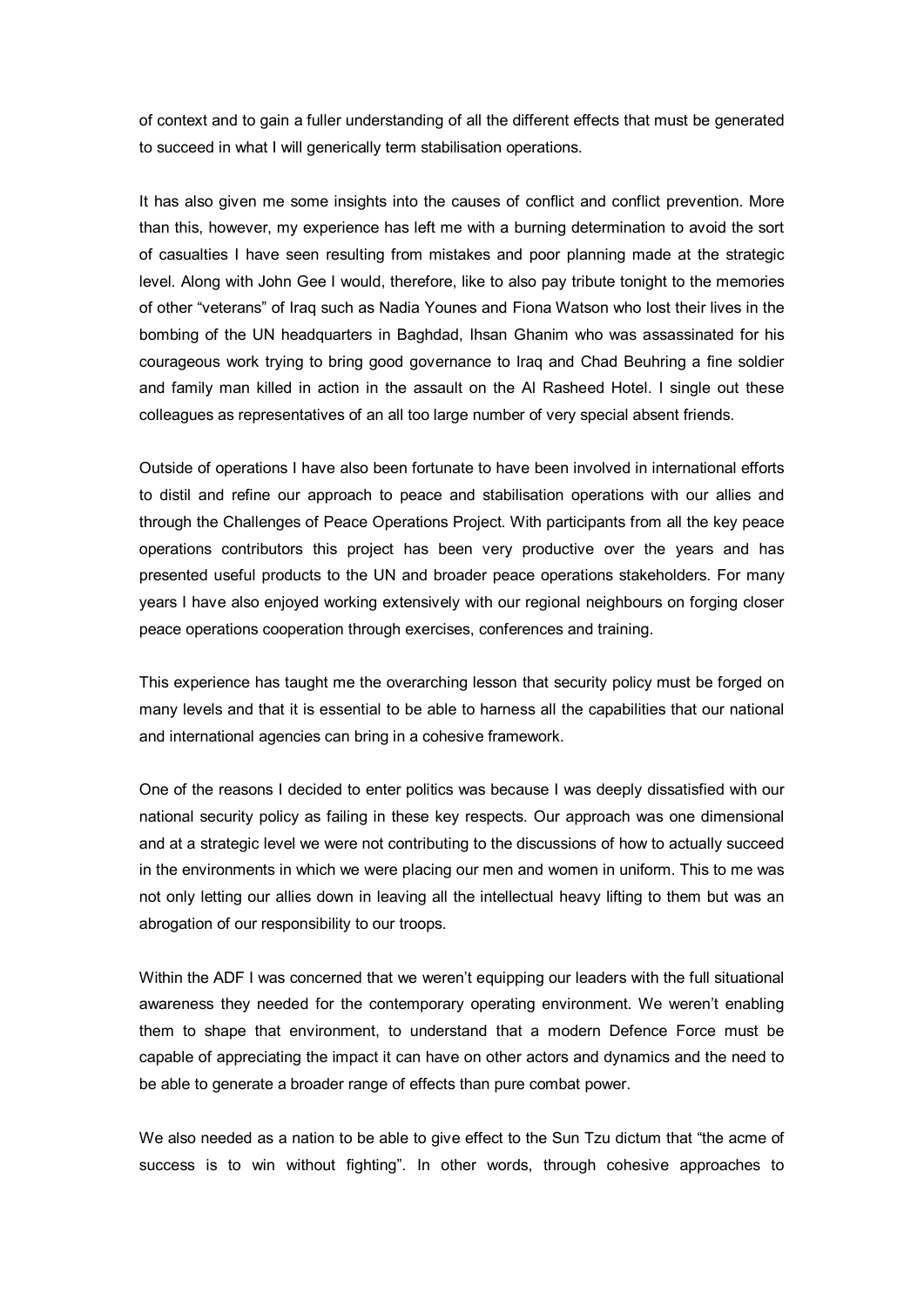cooperation and aid programs and skilled diplomacy, to neutralise sources of interstate friction, and to identify and address fault lines in fragile states in our immediate vicinity.

This is why I have been so delighted to be a part of the Rudd Labor security team. We now have a political leadership that "gets it". As the Prime Minister put it, our new philosophy can be summarised as "either we shape the future, or the future shapes us"<sup>1</sup>. The embodiment of our approach at the highest level is the concept of the "Three Pillars". These pillars - our alliance with the US, closer engagement with the UN and other multilateral institutions, and comprehensive engagement with the Asia-Pacific – underpin the way in which Australia will seek to build effective relationships that will contribute to security regionally and globally.

Our alliance with the US is deep and abiding and goes beyond the transience of any one Australian or US administration. This is a relationship forged in blood and underpinned by basic values that are immutable. My grandfathers fought with US troops in WWII and I have imbibed the relationship personally through serving alongside my US brothers and sisters in uniform in Somalia and Iraq. US involvement in our region is critical and I have taken great pleasure in watching the US relationship with many of our neighbours deepen over the years. Most recently I was pleased to play a part in this process by working with my US and regional colleagues on the implementation of the Global Peace Operations Initiative.

We have failed in recent years, however, to add value to this aspect of our security policy through neglect of cultivating a sound multilateral security posture. It pained me to watch, for example, the negative attitude, particularly in their early years, of the previous government to the UN. I would be the first to admit that the UN is an organisation with flaws but it is also an organisation which provides irreplaceable potential in facilitating political transition and settlement, providing stabilisation and reconstruction capabilities, conducting and validating elections, providing inter-positional and lower level civil police/military peacekeeping and in conferring legitimacy. Much that went awry in Iraq in 2003 could have been prevented by taking advantage of these strengths.

In both our relationship with the US and the UN our Middle Power status carries potential as well as limitations. Our size, particularly in terms of military strength, gives us a perspective that can sometimes be lost by larger actors. It can enable us to operate in difficult diplomatic spaces where others may appear threatening and to be a bridge to understanding. The UN offers smaller States the potential to generate greater strategic weight and our history of constructive engagement in the UN as a Middle Power places us well in this respect.

Australia's strong support of the UN is evident in our record in leading and participating in UN peacekeeping operations. Australia has contributed to over 50 peacekeeping operations

<sup>&</sup>lt;sup>1</sup> Asia Pacific community words provided by The Department of Prime Minister and Cabinet.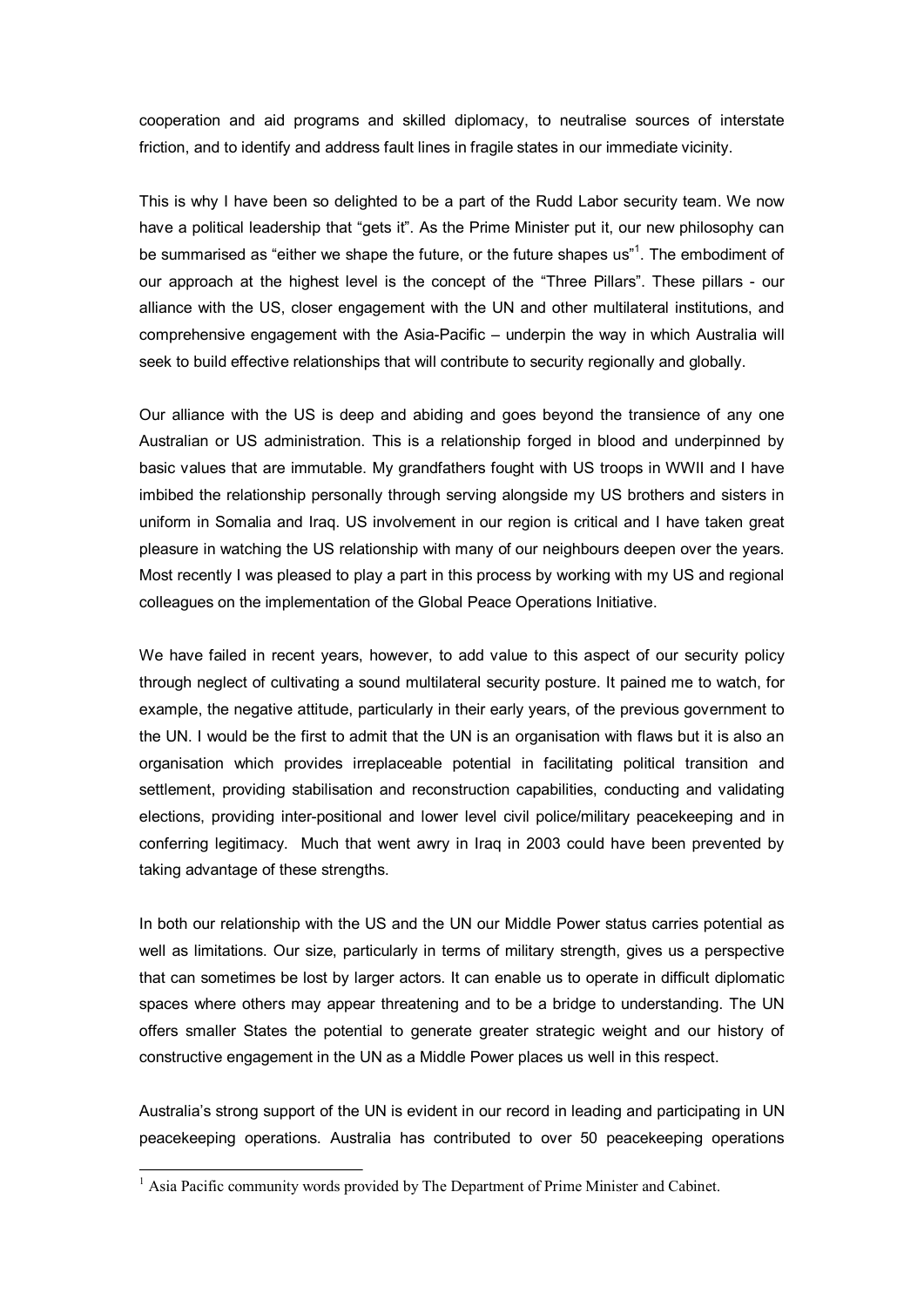under UN auspices since its inception. Today, our people are serving in UN-led or UNapproved peacekeeping operations around the world including in Sudan, the Middle East, Solomon Islands, and Timor Leste. We are also the 13<sup>th</sup> largest contributor to the UN budget, and the 12<sup>th</sup> largest financial contributor to peacekeeping operations. We are intent on enhancing the UN, to build on its strengths and potential and that is why we are seeking a seat on the UN Security Council for the 2013-2014 term.

This brings me to our region and our concept of comprehensive engagement. It is important to first identify some key features and dynamics of the region before discussing the security policy aspect of this. The most clearly identifiable and immediate physical threat we face is terrorism. In recent years we have seen a proliferation of organisations and issuemotivated individuals that have caused harm to the citizens of many countries in the region including our own. Particularly concerning have been Jemah Islamiyah, Laskar i Taibar, Laskar Jihad, Abu Sayaf, Moro Islamic Liberation Front, the Patani United Liberation Organisation, Kumpulan Mujahadeen, Tamil Tigers, Uighur Muslim separatists in China and Al Qaeda associated elements. These elements pose a challenge for our security agencies and have driven the forging of much closer cooperation in the exchange of information, control of funding and sharing of technical expertise. Beyond this are more subtle challenges including denying such organisations sympathy and support amongst populations whose grievances and needs are readily exploitable. In relation to Islamist terrorism it is essential that we work hard at building relationships with, support and promote the majority voices of moderate Islam. We should seek every opportunity to facilitate interfaith dialogue and contact.

In our immediate vicinity we face challenges of instability where political or communal divisions can or have spiralled into circumstances requiring some kind of intervention. Often we have not adequately identified or addressed the developing situations that would enable us to avoid costly interventions. At times when we have deployed into these situations we have restored a level of public security for a time but not resolved underlying causes or fault lines in particular areas such as good governance or the security sector.

While there are potential sources of friction in State relationships in the broader region we have evolved reasonably sound political fora to provide a means of building confidence. Australia plays a key role in many of these fora: for example, we helped to establish APEC and we were founding members of both the East Asia Summit and the ASEAN Regional Forum or ARF. Established in 1994, the ARF remains the only body in the region that brings all the major players together to focus specifically on security issues, positively contributing to counter-terrorism, non-proliferation and maritime security and a broad range of security challenges through preventative diplomacy, confidence building and increasingly practical measures. I am pleased to have played a part in building the peace operations network that has sprung from the ARF. ASEAN itself has made a remarkable contribution to establishing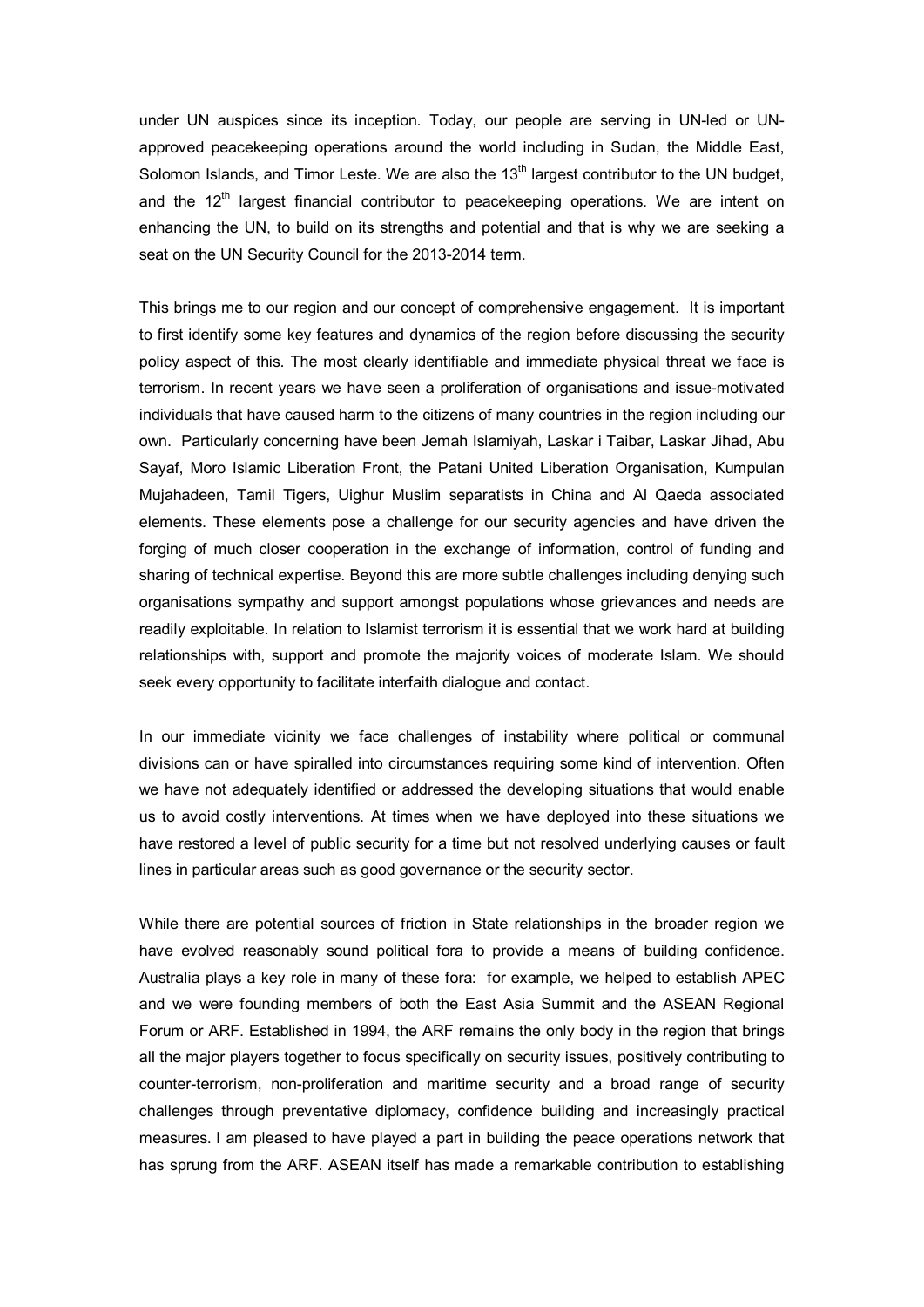stable relations between the countries of South-East Asia, and Australia is proud to have been the first ASEAN dialogue partner in 1974.

Our growing economic interdependence has acted as a further constraint to conflict. Of particular concern though is the potential for cancerous destabilisation to emerge if our efforts in Afghanistan against the Talban and Al Qaeda were to be unsuccessful. The harm we seek to contain and eliminate extends from the flow on drug trade all the way through to the consequences of a nuclear armed Pakistan becoming ungovernable or subverted by Islamist extremists.

Other regional dynamics and factors include:

· Shifts in the distribution of strategic, economic and military influence within the international system will need to be carefully managed to ensure ongoing stability;

The potentially catastrophic impact on human lives, trade flows and the movement of people posed by health pandemics;

• In 2007 there were 241 natural disasters across Asia resulting in 15,000 deaths<sup>2</sup>. Cyclone Nargis in Burma, the recent earthquake in China and further back the tsunami and Pakistan earthquake remind us all of the devastating effects nature can inflict; and

· Climate change and its effects, including the demand for energy, fresh water and food will be an increasingly important factor in human security in the region.

To address the challenges of this contemporary and future international security environment, we must expand our domestic capability beyond individual agency planning and operations to integrate our military, police, political, humanitarian, economic and development goals. We must also look for every opportunity to improve engagement in our region and build platforms to enhance cooperation, to develop what the Prime Minister has described as a habitual operating principle of cooperation<sup>3</sup>.

One key piece of capability to facilitate this process will be the newly raised Asia Pacific Civil Military Centre of Excellence, which was a key election commitment of this Government. Effectively what we seek to achieve with this Centre is to hard wire integration in the way we approach not only the conduct, planning and management of operations but also in our

<sup>2</sup> Prime Minister: The Singapore Lecture – "Building on ASEAN's Success – Towards an Asia Pacific Century", 12 August 2008

<sup>3</sup> Prime Minister's address to the *Asia Society AustralAsia Centre Sydney*, 4 June 2008.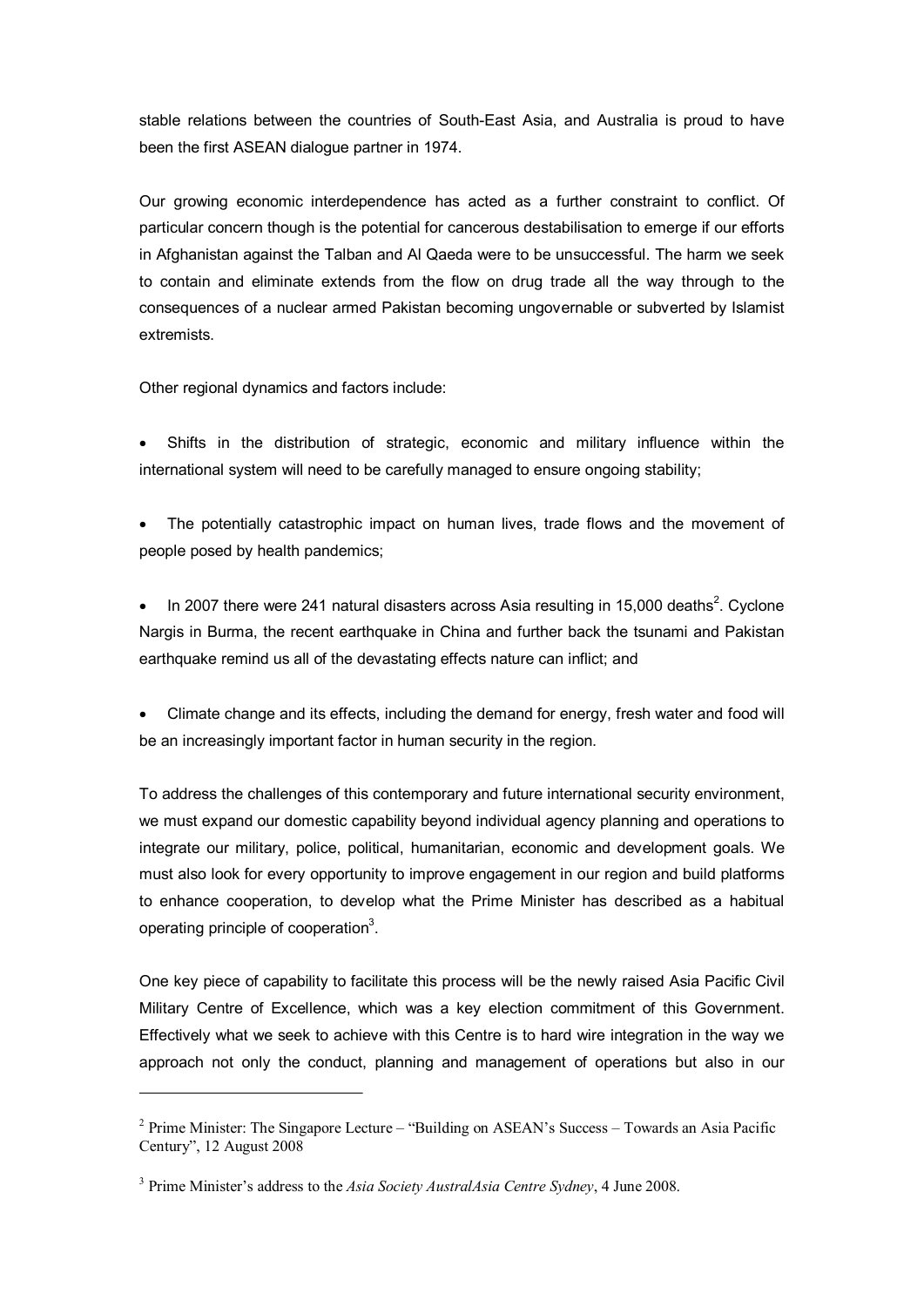cooperation programs for the prevention of conflict. We will staff the Centre with personnel seconded from the relevant agencies including DFAT, Defence, the Australian Federal Police, AusAID, and the Attorney General's Department. In bringing these personnel together we will pursue the forging of interagency understanding of all the dimensions and factors that are required in a holistic planning process. One of the first tasks that will be performed by the Centre will be to develop a whole of government campaign plan template, enabling the bringing together of all agency perspectives on how we can achieve success in a particular environment. This has been a missing link in the way we participate in and conduct operations; thinking through clearly what is the end state we're looking to achieve and how does each agency contribute to that end state? How do we harness all the aspects of national power to achieve success, and what will it look like?

Having gone through that conceptual exercise we will then have hooks in that campaign plan from which other agencies will be able to hang their individual plans. The Centre will facilitate the translation of the strategic campaign plan into this agency planning process. So for example, there will be "dotted lines" from the Centre to Headquarters Joint Operations Command, where they will assist in the development of the ADF operational plans and relevant annexes, to the AFP's International Deployment Group at Majura, to AusAID and possibly EMA. As part of this process the Centre will be a vehicle for bringing in NGOs into mission planning. The Centre will also participate in the scoping and reconnaissance for a mission and perform field surveys to determine adjustments that may need to be made to ongoing operations.

The Centre will develop a "think tank" capacity involving research and analysis, reaching out to subject matter experts and NGOs, providing a platform for sounding out and developing policy ideas that can be fed into Government. In this role the Centre will collaborate with other organisations such as the Lowy Institute. Through that process we should be able to provide better support to the decision makers and the strategisers. They in turn will be able to reach out and task the Centre to provide assessments and obtain a full understanding of the cultural context and human factors in an area of operations, and what may or may not work in that particular context.

We'll also look to see this Centre provide for the capture of lessons learned, the development of integrated doctrine, the design of training and the generation of exercise opportunities. It is one thing to hear and read these things but it is also essential to practice them.

As I was often fond of saying while in the Army, real life is not a fire and movement exercise at Puckapunyal, which is to say that once basic skills are transferred to our personnel we must then look to give our exercises and training fidelity by reflecting the real world and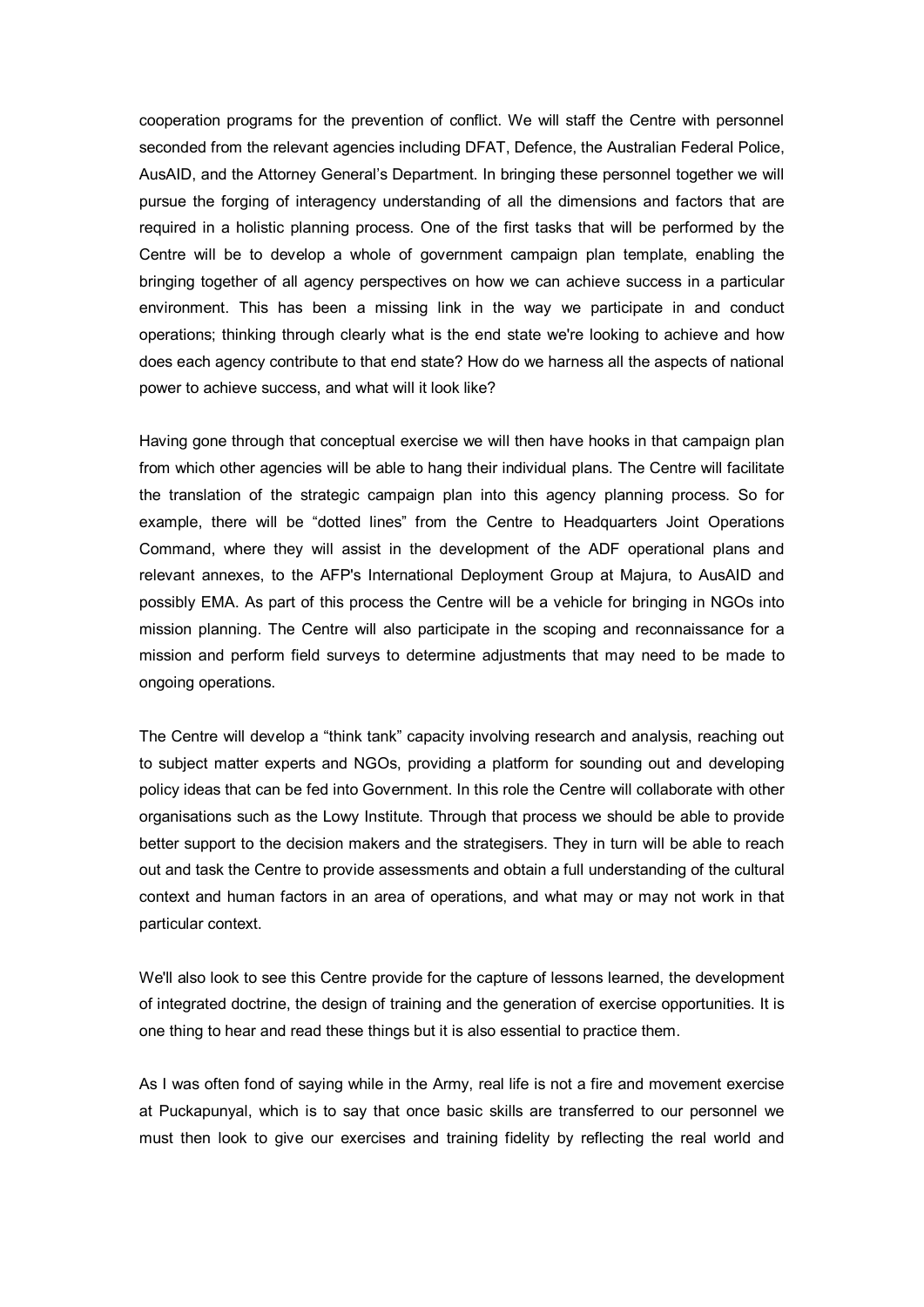providing an opportunity for agency personnel to work together and learn each others capabilities, practices and limitations.

In this way we will grow personnel who are capable of operating and succeeding in a multiagency, complex environment. Effectively this will mean we will one day have a generation to whom we won't have to explain the importance of this Centre!

In the Defence environment what we're saying is that we certainly need warriors. We must have warriors. But what we need is warriors who are also civil military operators. We want to give them an extra golf club in their golf bag, if you like. The United States Marine Corps took on board this necessity when they developed the "Three Block War" concept. Loosely this meant being prepared to operate in an environment where troops may be called on to perform conventional combat, peace keeping and humanitarian relief by turns and possibly even within the physical space of three city blocks.

I watched this in action in Iraq in the form of the  $1<sup>st</sup>/7<sup>th</sup>$  Marine Battalion commanded by my friend Chris Conlon. He fought his battalion all the way up from the Al Faw peninsular to Baghdad University during the manoeuvre phase of the Iraq campaign in 2003. He was then assigned the Tactical Area of Responsibility of Najaf where his troops were required to transition to civil-military operators. They did this with great professionalism and success as Chris also fell back on his USMC "Small Wars" Manual of 1922, which he had an original copy of. Proof in some ways that the more things change the more they stay the same. This also highlighted how much more effective our efforts could have been in the early days in Iraq if we had acted on suggestions for a proper stabilisation plan.

In it's conflict prevention mode the Centre will seek to coordinate and make more cohesive our respective agency cooperation, aid and development programs so that we can identify the fault lines that may be emerging in our regional context and then tailor complementary programs to address these.

We also see this centre as an important way to network with other regional and international organisations to ensure interoperability and monitor best practice developments. These organisations include the Post-conflict Reconstruction Unit in the UK, which has now been rebadged as the Stabilisation Unit, the Stabilisation and Reconstruction Task Force in Canada, the Office of the Coordinator of Reconstruction and Stabilisation in the United States, and the European Union's Civilian Headline Goal, 2008 program.

It will also be able to engage with the UN Peacebuilding Support Office and draw on lessons from the developing UN doctrine and Integrated Mission Planning Process. It will establish links with NATO's CIMIC groups. Eventually the Centre will subsume the role of the ADF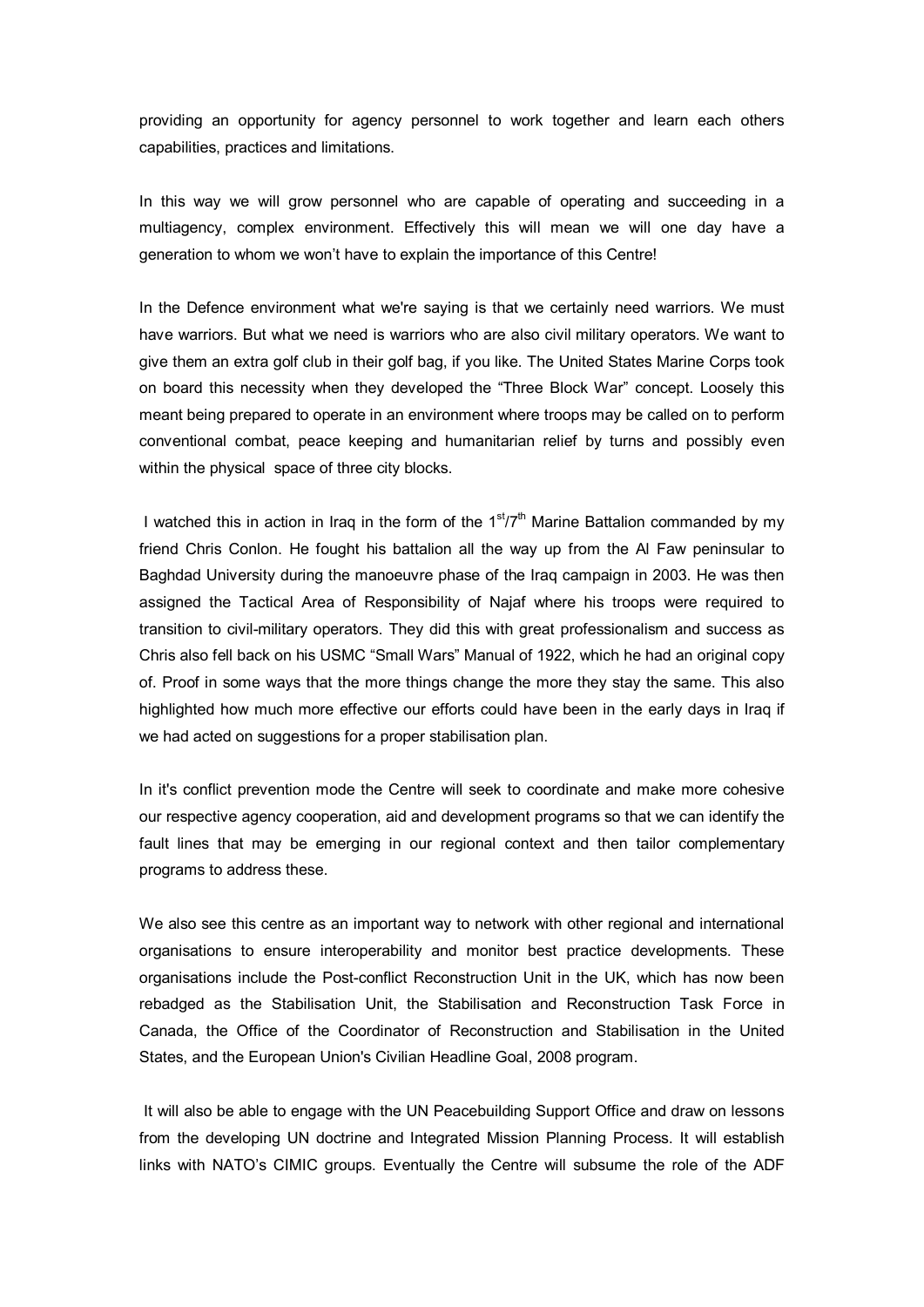Peacekeeping Centre and therefore engage in networking with regional peacekeeping organisations of which there are a growing number. This is a very important aspect of what the Centre will deliver, as security dialogue and engagement in the region is easier to facilitate in a disaster relief, peace operations and UN context.

We will eventually develop a training capacity in the Centre where courses catering for around 60 people may be run. We will also run conferences and seminars as part of the think tank and lessons learned functions which will hopefully generate useful publications. It is our ambition that these activities will involve a high level of participation from the region and that the Centre itself will acquire secondments from our neighbours.

What has been discovered in many of our operations is that you need people with civil expertise who are deployable. This can be tackled by drawing on civilian volunteers from within government, building a database of civil volunteers from the public, drawing on private organisations and/or using military reservists who may be prepared to deploy for their civil qualifications and skills. Certainly we are examining this requirement at the moment and on my part I have directed that we start mapping the civil skills that exist in the ADF reserves as this exercise has never been undertaken before. The Centre would provide an important role in the doctrinal, training and planning assistance for utilising such personnel.

An example of the sort of circumstance where the Centre would come to the fore in enhancing regional security, taking advantage of our capacity as a middle power, is in the Solomon Islands. In April 2003, faced with escalating ethnic conflict, the Solomon Islands Government requested Australia's assistance to address its acute crisis. In July 2003, no more than three months after the initial request for assistance, over 2000 police, military and civilian advisers from Australia, New Zealand, Papua New Guinea, Tonga and Fiji arrived in the Solomon Islands to restore and maintain law and order.

What became known as the Regional Assistance Mission to the Solomon Islands or RAMSI required a concerted civil-military effort. While the Solomon Islands Government was 'cooperative' the issues it faced were deep-seated and culturally-based. The regional response to the crisis is indicative that one nation's crisis can be a regional concern. In the case of the Solomon Islands, a multinational combined approach by a group of relatively small nations is making progress.

The international response was facilitated through the cooperative conclusion of a suite of international legal instruments as well as by the Solomon Islands amending its domestic legislation.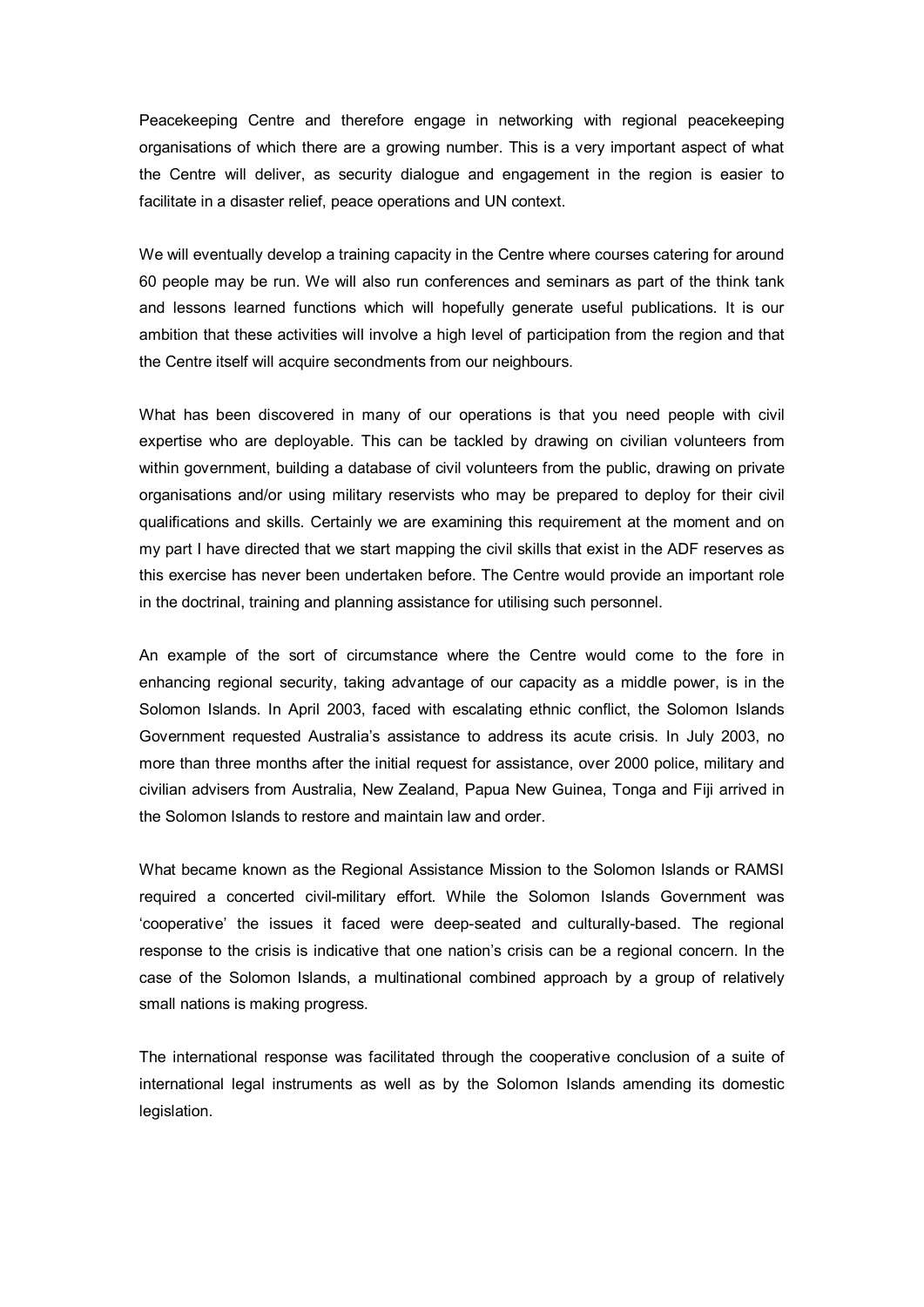Today, over 700 personnel from fifteen regional countries contribute to RAMSI to promote stability and growth in the Solomon Islands – including about 140 Australian Defence Force Reservists along with their military counterparts from New Zealand, Tonga and Papua New Guinea. Notwithstanding its progress there were significant issues revealed in the early phases of the operation in the ability of the ADF and AFP to operate together and political weaknesses were not properly identified and addressed at later stages of the mission.

The ADF operation in the Solomon Islands has faced a less volatile (but no less protracted) security environment compared to other theatres, such as Iraq and Afghanistan. However, the challenge for the ADF and Australian Government lies in planning our civil-military approach to maximise our chance for success in each different situation, to encompass the myriad of political and social factors that will drive the nature of the military and civilian response.

With the contribution of the Centre, I hope that Defence and all of our agencies will become known for two particular qualities: flexibility and imagination, as this is what the contemporary security environment really requires of us. The challenge for us is the ability to be flexible in the capability that we bring to the table, in our strategic analysis and our ability to think outside the square.

This extends to the way we determine what sort of assets and capabilities we acquire for the ADF. An example of the sort of flexibility in application of our assets was the recent disaster relief operation in Burma. The international response to the devastation caused to Burma by Cyclone Nargis was logistically and politically complicated; making a concerted civil-military response crucial to the successful delivery of aid.

Cyclone Nargis hit Burma on May 2, with an estimated 134,000 people dead or missing, and leaving over 2 million people in need of basic supplies according to the International Federation of the Red Cross. The Australian Defence Force and AusAID initially supplied 31 tonnes of humanitarian relief – including water, shelters and blankets – to Burma on May 13, transported to Rangoon by the RAAF as part of a UN-led effort.

This operation, Op Nargis Assist, could not have been achieved without extensive coordination with our regional neighbours, especially in obtaining diplomatic clearance for the RAAF C-17 Globemaster aircraft from the five countries whose airspace it had to travel through to complete its humanitarian mission. This effort meant that Australia was one of the first countries to deliver relief supplies to Rangoon.

Adding its voice to the broader international community, Australia was active in pushing the Burmese regime to allow greater access to the regions devastated by the cyclone. We were also active in supporting calls by ASEAN and the United Nations for Burma to open up its